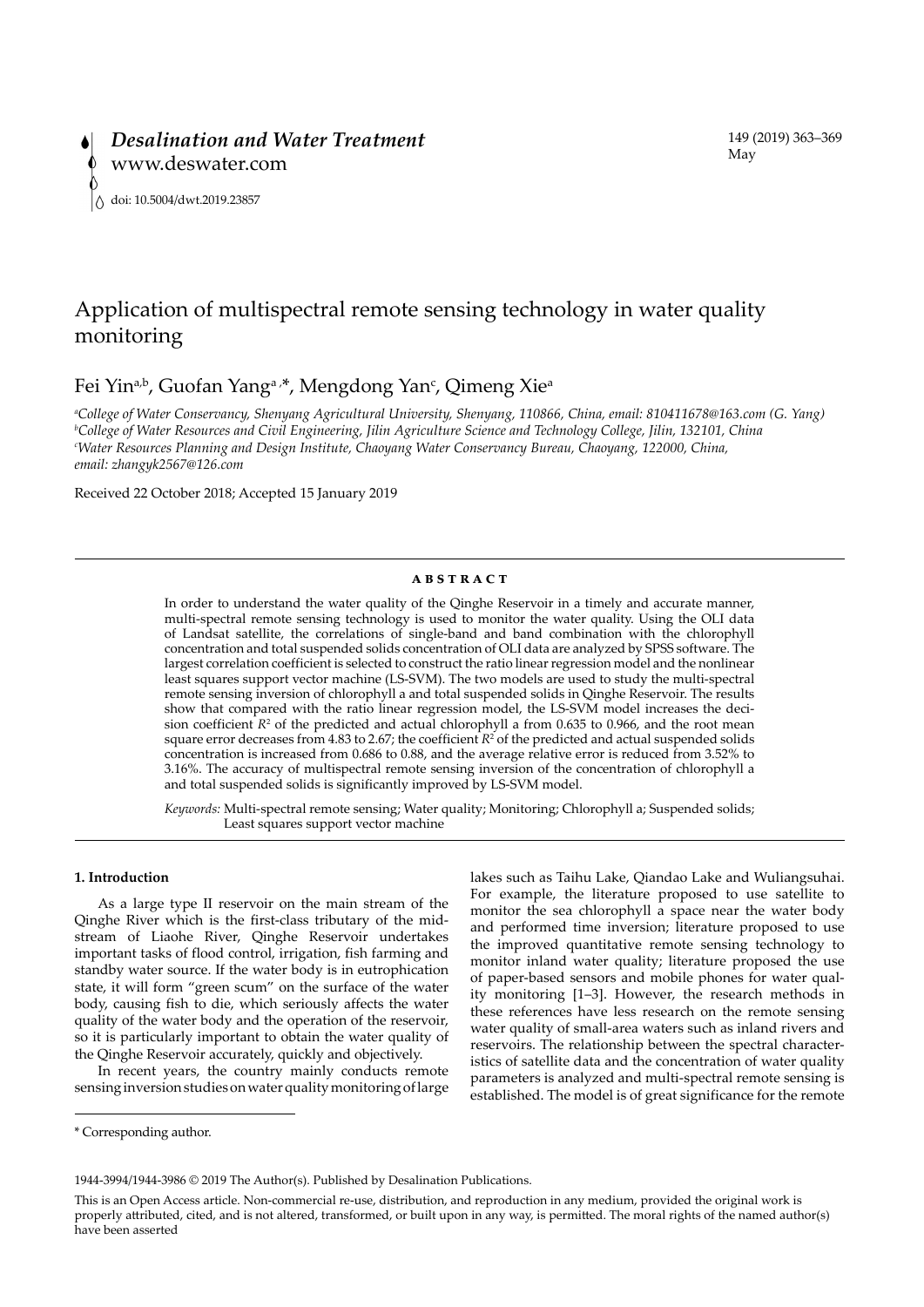sensing water quality monitoring of inland small-area water bodies [4].

In this paper, the Qinghe Reservoir is used as the research area [5]. The OLI data of Landsat satellite is used to conduct multi-spectral remote sensing inversion of chlorophyll a and suspended solids in Qinghe Reservoir [6–8]. The correlation between band combination and chlorophyll a and suspended matter is analyzed, and the most relevant combination is selected to establish the most suitable multi-spectral remote sensing inversion model to provide a theoretical basis for the remote sensing inversion of chlorophyll a and suspended solids in Qinghe Reservoir [9–12].

# **2. Materials and methods**

### *2.1. Overview of the study area*

Qinghe Reservoir is located in Tieling City, Liaoning Province, with east longitude 124°10′–124°26′, north latitude  $42^{\circ}29'$ – $42^{\circ}36'$ . It covers an area of  $465.09$  km<sup>2</sup> (water area is 47.6 km<sup>2</sup>), which is a large reservoir on the Qinghe River, the left-hand tributary of the middle reaches of the Liaohe River. The maximum capacity of the reservoir is 971 million m<sup>3</sup>, with the functions of power generation, irrigation, flood control, breeding, tourism and so on. In 2010, the People's Government of Liaoning Province officially listed Qinghe Reservoir as a backup water source. Therefore, it is particularly important to conduct comprehensive and timely monitoring, analysis and evaluation of the water quality of Qinghe Reservoir [13].

#### *2.2. Data acquisition and processing*

The data selected in this study include the Landsat satellite OLI data with imaging time of June 23, 2015 and the water sampling data of Qinghe Reservoir acquired on the same day. In order to obtain the sampling data of Qinghe Reservoir, this study randomly selected 25 sampling points in Qinghe Reservoir. The sampling time is from 9:00 to 12:00 on June 23, 2015. The weather is fine. The reservoir is used for actual sampling. The sampling depth is 50 cm below the water surface. The collected water samples are labeled with brown bottles and the longitude and latitude of the sampling points are recorded.

OLI data of Landsat satellite have nine bands. When performing multi-spectral remote sensing inversion of suspended solids concentration in Qinghe, it is especially

important to select the appropriate band to construct the model suitable for Qinghe Reservoir. This paper uses the true value of the single-band surface reflectance of pre-processed OLI data and chlorophyll a and suspended solids concentration values at the sampling point of Qinghe Reservoir to make correlation analysis.

The Landsat-8 satellite is a joint launch by the National Aeronautics and Space Administration and the US Geological Survey, which provides reliable data for resources, water, forests, the environment, and urban planning. ENVI software is used for pre-processing of OLI data by radiometric calibration, atmospheric correction, geometric cutting, etc. The main input parameters of atmospheric correction are shown in Table 1:

# *2.3. Acquisition and pretreatment of sampling point data in Qinghe Reservoir*

*2.3.1. Acquisition and pretreatment of sampling point data of chlorophyll a in Qinghe Reservoir*

#### *2.3.1.1. Extraction method*

The collected water sample is filtered by a suction filter [14]. After the suction filtration is completed, the filter membrane is removed and cut into a graduated centrifuge tube, and frozen for 4–8 h. After the freezing, 90% acetone is added to the centrifuge tube and centrifuged. Then the supernatant is added to the cuvette, and the chlorophyll a concentration is obtained by reading with a fluorescent chlorophyll meter.

# *2.3.1.2. Correlation between water reflectance and chlorophyll a*

The analysis found that the bands sensitive to the concentration of suspended solids are blue band  $(B_2)$ , green band  $(B_3)$  and red band  $(B_4)$ . The near-infrared band  $(B_5)$  is sensitive to chlorophyll a difference, but the single-band correlation is not high. By performing the above four bands combination [15]; the band combination with higher correlation is listed and described in Table 2:

*2.3.1.3. Establishment of ratio linear regression model of chlorophyll a*

In this paper, there are 25 sampling points, and the band combination of 17 sampling points is randomly selected

| Input parameter       | Parameter value | Input parameter     | Parameter value     |
|-----------------------|-----------------|---------------------|---------------------|
| Latitude/ $(^\circ)$  | 43.180997       | Transit date        | June 23, 2015       |
| Accuracy/ $(^\circ)$  | 123.85833       | <b>Transit DMT</b>  | 27:19.4             |
| Aerosol inversion     | $2$ -Band (K-T) | Atmospheric model   | Mid latitude summer |
| Water vapor inversion | Nothing         | Visibility/km       | 40                  |
| Minimum memory/MB     | 100             | Ground elevation/km | 0.187               |
| Pixel size/m          | 30              | Sensor height/km    | 705                 |
| Aerosol Model         | Suburban model  | Sensor type         | Landsat-8 OLI       |

#### Table 1 Atmospheric correction input parameters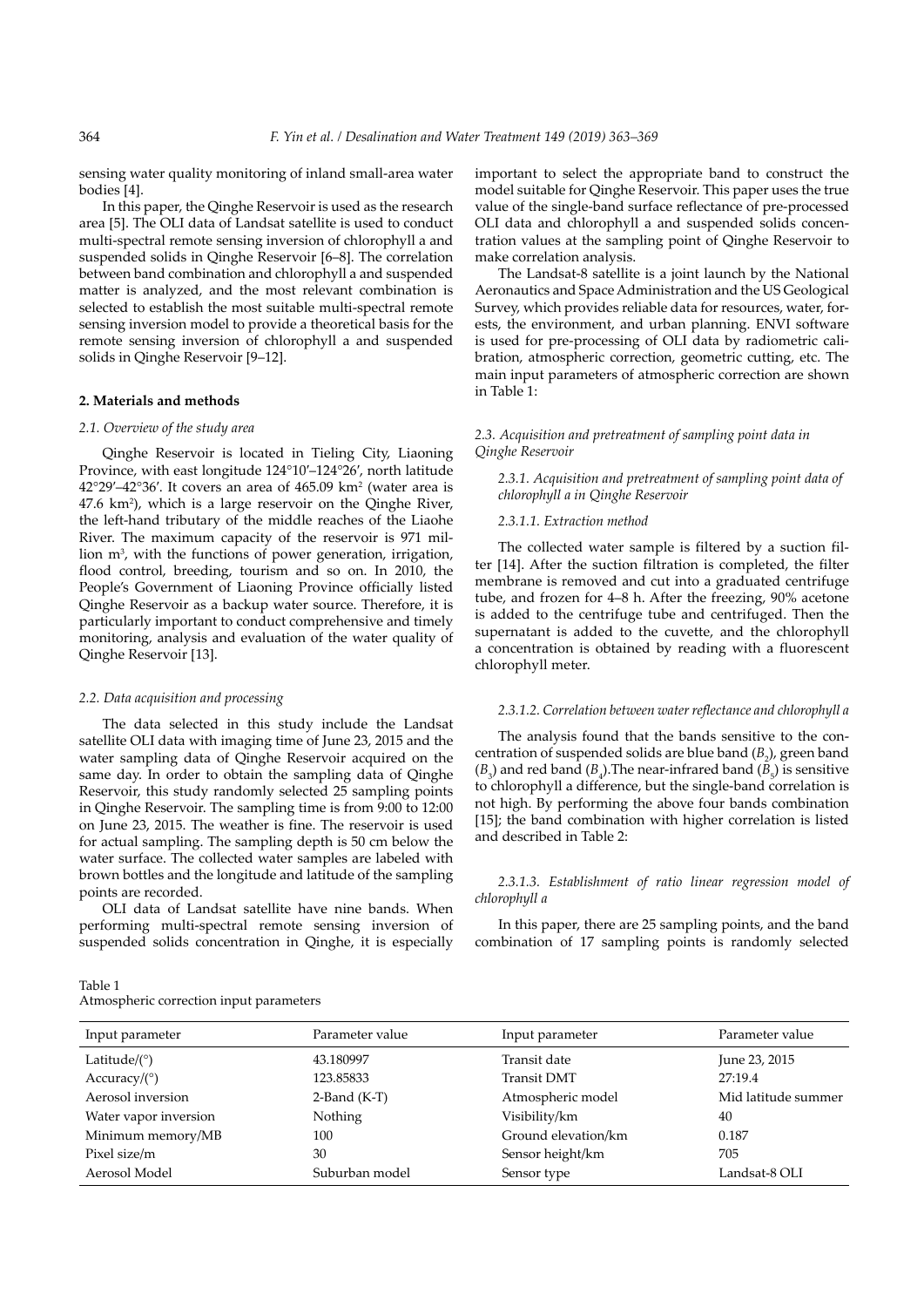Table 2

Correlation analysis of band combination and chlorophyll a concentration

| Band combination $S_1$ , $S_2$                                                                                                        |  | $S_{\alpha}$                        | $S_{\lambda}$ | $5-$ | $S_{\epsilon}$ |
|---------------------------------------------------------------------------------------------------------------------------------------|--|-------------------------------------|---------------|------|----------------|
| Correlation<br>coefficient                                                                                                            |  | 0.527 0.595 0.636 0.699 0.705 0.729 |               |      |                |
| <i>Note:</i> $S_1 = B_2 - B_2$ ; $S_2 = B_2/B_2$ ; $S_3 = B_4/B_2$ ; $S_4 = B_5/(B_4 + B_5)$ ; $S_5 = B_5 - B_4$ ;<br>$S_6 = B_5/B_4$ |  |                                     |               |      |                |

for multi-spectral remote sensing inversion of chlorophyll a concentration. The regression analysis is performed by three trends of exponential, linear and polynomial, and the remaining eight are used as verification points. The analysis results are shown in Table 3. It can be seen that the correlation coefficient of the one-dimensional linear model  $y = -100.9x + 117.53$  is 0.725, and the value is the highest, indicating that the multi-spectral remote sensing inversion is the best.

# *2.3.2. Acquisition and pretreatment of sampling data of suspended solids in Qinghe Reservoir*

#### *2.3.2.1. Extraction method*

The water sample is filtered by a filter with a pore size of 0.45 μm and a vacuum pump. After the filtration is stopped, the filter containing the suspended matter is taken out and placed in a constant weighing bottle and transferred to an oven for drying at 103°C to 105°C for 1 h. It is then transferred to a desiccator, allowed to cool to room temperature, then weighed, repeatedly dried, cooled and weighed until the weight is less than 0.4 mg for twice, and the suspended solids concentration is calculated.

## *2.3.2.2. Correlation analysis between water reflectance and suspended solids*

The analysis found that the bands sensitive to the concentration of suspended solids have blue band  $(B_2)$ , near-infrared band  $(B_5)$  and green band  $(B_3)$ , and their decision coefficient  $R<sup>2</sup>$  are 0.51, 0.505 and 0.399, respectively. The regression analysis of  $B_2$ ,  $B_3$  and  $B_5$  as independent variables and the single-band regression model did not have accuracy high enough to meet the estimation requirements of the concentration of suspended solids in Qinghe Reservoir.

Table 3 Retrieval model of chlorophyll a concentration in Qinghe Reservoir

| Parameter         | Inversion model                                                | Correlation<br>coefficient |
|-------------------|----------------------------------------------------------------|----------------------------|
| $x = B_{5}/B_{4}$ | $y = 419.61x^2 - 847.88x + 449.06$<br>$y = -100.9x^2 - 117.53$ | 0.716<br>0.725             |
|                   | $y = -90.11 \ln x + 17.112$                                    | 0.719                      |

*2.3.2.3. Establishment of ratio linear regression model of suspended solids*

Since the linear regression model with single-band as the independent variable has low precision, in order to improve the estimation accuracy of suspended solids concentration, by combining the above three bands, the band combination with higher concentration of suspended solids is selected as the independent variable to establish the suitable model for estimating the concentration of suspended solids in Qinghe reservoir. Through the combination of  $S_1 = \text{Band}(a)/\text{Band}(b)$ , the band ratio obtained as a result of  $B_2/B_5$  has the largest correlation in the ratio combination. The model established by using it as an independent variable has a decision coefficient of only 0.331. Through the combination of  $S_2 = \text{Band}(a)/2$ Band(*b*), the band combination with the result of  $B_3 + B_5$  is the most relevant to the suspended solids. The model established by using it as an independent variable has a decision coefficient of only 0.686. Through the combination of  $S_2 = \text{Band}(a) + \text{Band}(b) + \text{Band}(c)$ , the model with  $B_2 + B_3 + B_4$ combination as the independent variable can be obtained a decision coefficient of 0.646. The model established by three forms is shown in Fig. 1. It is generally considered that the decision coefficient can be used to evaluate the quality of the model. The model with  $0.5 \leq R^2 \leq 0.65$  is a poor model; the model with an  $R^2$  between 0.66 and 0.81 is an accurate model. It can be seen from Fig. 1 that the largest decision coefficient is 0.686 in the linear regression model established with  $B_{2'}$  $B_3$  and  $B_5$  as independent variables, and the standard of the model is the general model.

#### *2.4. Establishment of least squares support vector machine model*

Since the linear regression model does not accurately predict the concentration of chlorophyll a and suspended matter in Qinghe Reservoir, in order to more accurately predict the concentration of chlorophyll a and suspended matter in the Qinghe Reservoir, a nonlinear least squares support vector machine model (LS-SVM) is selected, which has great predictive advantages in small sample, nonlinear and high-dimensional pattern recognition [16]. The least squares support vector machine (LS-SVM) is to add an error squared term to the standard support vector machine's objective function. It is a modified version of the standard support vector machine regression process and has a faster solution than the standard SVM, as well as with less computing resources required. The basic principle of it is to map the input vector from the original space to the high-dimensional space through nonlinear mapping and perform linear regression fitting in high-dimensional space [17]. The least squares support vector machine algorithm for function estimation is as follows:

Let the training sample be *D* = { $(x_k, y_k)$  |  $k = 1, 2, ..., N$ }, *x*<sub>*k*</sub> ∈ *R*<sup>*n*</sup>, *y*<sub>*k*</sub> ∈ *R*. *x*<sub>*k*</sub> is the input data and *y*<sub>*k*</sub> is the output data. The function estimation problem in  $\omega$  space can be described to solve the following issue:

$$
\min_{\omega b e} J(\omega e) = \frac{1}{2} \omega^T \omega + \frac{1}{2} \gamma \sum_{k=1}^N e_k^2 \tag{1}
$$

where: error variable  $e_k \in R$ ; *b* is the amount of deviation;  $\gamma$  is the regularization parameter.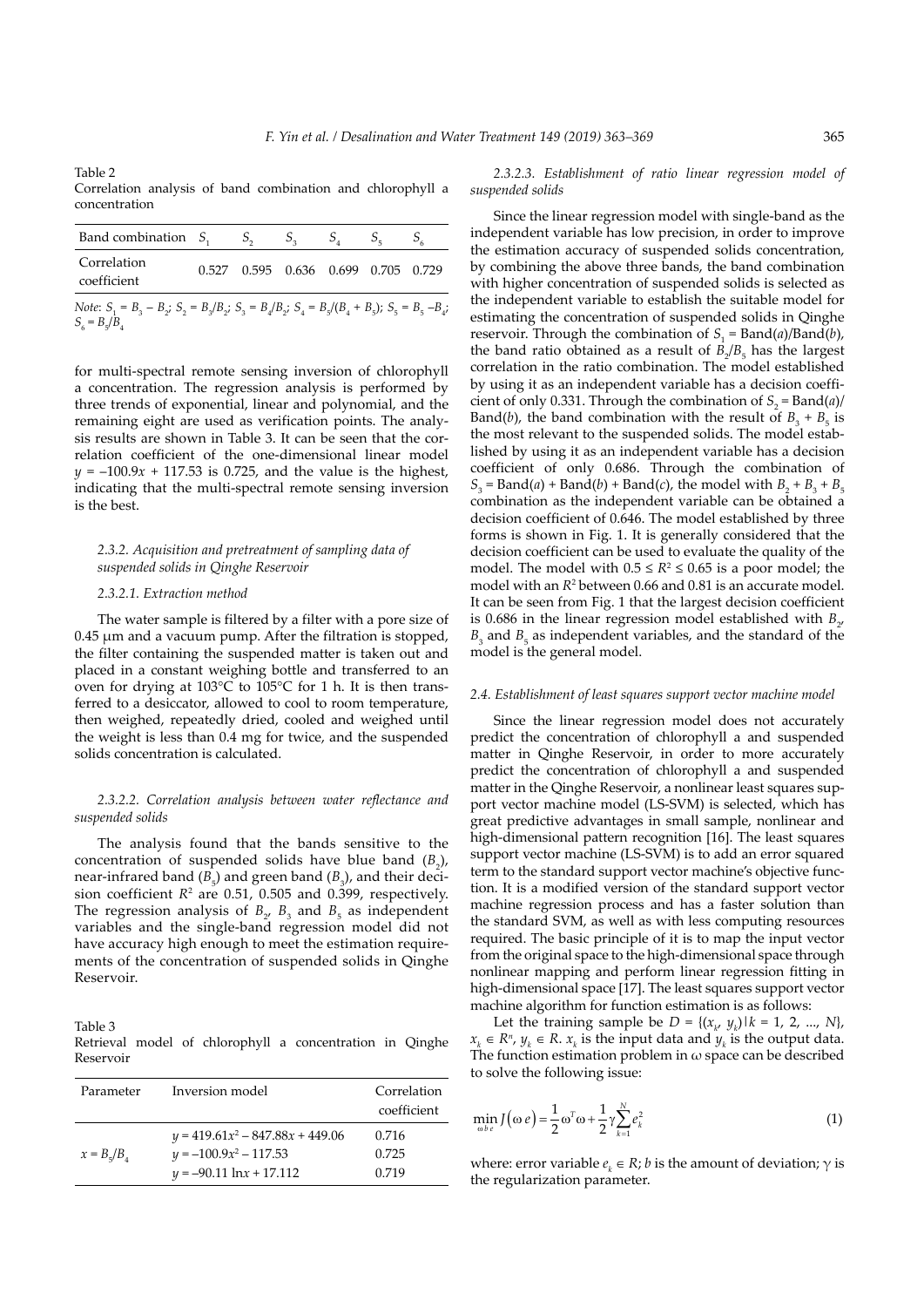

Fig. 1. Regression analysis of total suspended solids concentration and actual value. (a)  $B_2/B_5$  Combination degree model, (b)  $B_3 + B_5$ combination degree model and (c)  $B_2 + B_3 + B_5$  combination degree model.

The constraint of the above equation is  $y_k = \omega^T \varphi(x_k) + b = e_{k'}$  $k = 1, ..., N$ , where  $\omega$  is the weight vector, and  $\varphi$  is the parameter of the kernel space mapping function.

The Lagrangian function is defined as  $L(\omega, b, e, a) =$  $J(\omega, e) - \sum_{k=1}^{\infty} a_k \left\{ \omega^T \varphi(x_k) + b + e_k - y_k \right\}$  $J(\omega, e) - \sum_{k=1}^{N} a_k \left\{ \omega^T \varphi(x_k) + b + e_k - y_k \right\}$ , where the Lagrangian

> multiplier is  $a_k \in R$ . The above equation is optimized, and according to the KTT condition, there is:

$$
\begin{cases}\n\frac{\partial L}{\partial \omega} = 0 \to \omega = \sum_{k=1}^{N} a_k \varphi(x_k) \\
\frac{\partial L}{\partial b} = 0 \to \sum_{k=1}^{N} a_k = 0 \\
\frac{\partial L}{\partial e_k} = 0 \to a_k = \gamma e_k \\
\frac{\partial L}{\partial a_k} = 0 \to \omega^T \varphi(x_k) + b + e_k - y_k = 0\n\end{cases}
$$
\n(2)

For  $k = 1, ..., N$ , eliminating  $\omega$  and  $e$  can get the following equation:

$$
\begin{bmatrix} 0 & 1^T \\ 1 & M + \gamma^{-1}I \end{bmatrix} \begin{bmatrix} b \\ a \end{bmatrix} = \begin{bmatrix} 0 \\ Y \end{bmatrix}
$$
 (3)

where:  $1 = [1, ..., 1]^T$ ,  $Y = [y_1, ..., y_N]^T$ ,  $a = [a_1, ..., a_N]^T$ . *M* is a square matrix whose elements in the *i*-th row and *j*-column are  $M_{ij} = \varphi(x_k)^T \varphi(x_j) = M(x_i, x_j)$ , and  $M(x,y)$  is the kernel function. To find *a* and *b* by the least squares method, and the predicted output is:

$$
Y(x) = \sum_{k=1}^{N} a_k \varphi(x)^T \varphi(x_k) + b = \sum_{k=1}^{N} a_k M(x, x_k) + b
$$
 (4)

In this paper, all 25 groups of data are processed by MATLAB [18]; and predict is selected as the kernel function of LS-SVM. Among them, 17 groups are used as modeling data, and the remaining 8 groups are used as verification data.

### **3. Results**

 $(\omega, b, e, a) =$  *chlorophyll a in Qinghe Reservoir by using two models*<br>In this paper 25 sets of experimental data are *3.1. Test results of multi-spectral remote sensing inversion of* 

In this paper, 25 sets of experimental data are processed, and 17 sets of data are used to establish two different prediction models of ratio linear regression model and a nonlinear least squares support vector machine model (LS-SVM). The band ratios of the remaining eight sets of data are, respectively, placed in a multi-spectral remote sensing inversion model to calculate the predicted value of chlorophyll a concentration. And the correlation between the predicted value and the actual value is analyzed. The results are described in Fig. 2, and the relative error results are calculated as shown in Table 4:

It can be seen from Fig. 2 that the correlation of the predicted concentration value and the measured value of Chl-a by using the LS-SVM model is  $R^2 = 0.966$ , and the predicted value of the ratio linear model is  $R^2 = 0.6353$ . Calculating RMSE =  $\sqrt{\frac{1}{n} \sum_{1}^{n} (y_1 - y_0)^2}$  $\frac{1}{n} \sum_{i=1}^{n} (y_i - y_i)$  $\sum_{i=1}^{n} (y_i - y_0)^2$  can obtain RMSE = 2.67 for the

LS-SVM model and RMSE = 4.83 for the ratio linear regression model.

In this paper, the Landsat-8 satellite and the four bands with high water sensitivity are selected for the inland clean water of Qinghe Reservoir, and the combination  $S_6 = B_5/B_4$ with best correlation is used as the independent variable. The multi-spectral remote sensing inversion of the concentration of chlorophyll a in Qinghe Reservoir is carried out by using ratio linear regression model and LS-SVM model, respectively. The results are described in Fig. 2 and Table 4. It can be seen from Fig. 2 and Table 4 that the ratio linear model has the highest correlation. The prediction results of two multi-spectral remote sensing inversion models show that the maximum error of the LS-SVM model is 13.3%, and the error of multi-spectral remote sensing inversion is less than 10%; while the maximum error of the ratio linear model is 29.3%. There are four points of which the spectral remote sensing inversion error is below 10%. And the correlation between the predicted value and the measured value of the LS-SVM model is  $R^2 = 0.966$ , the root mean square error is RMSE = 2.67, while those of the ratio linear regression model is  $R^2$  = 0.6353 and RMSE = 4.83. The correlation between the predicted value and the measured value of the LS-SVM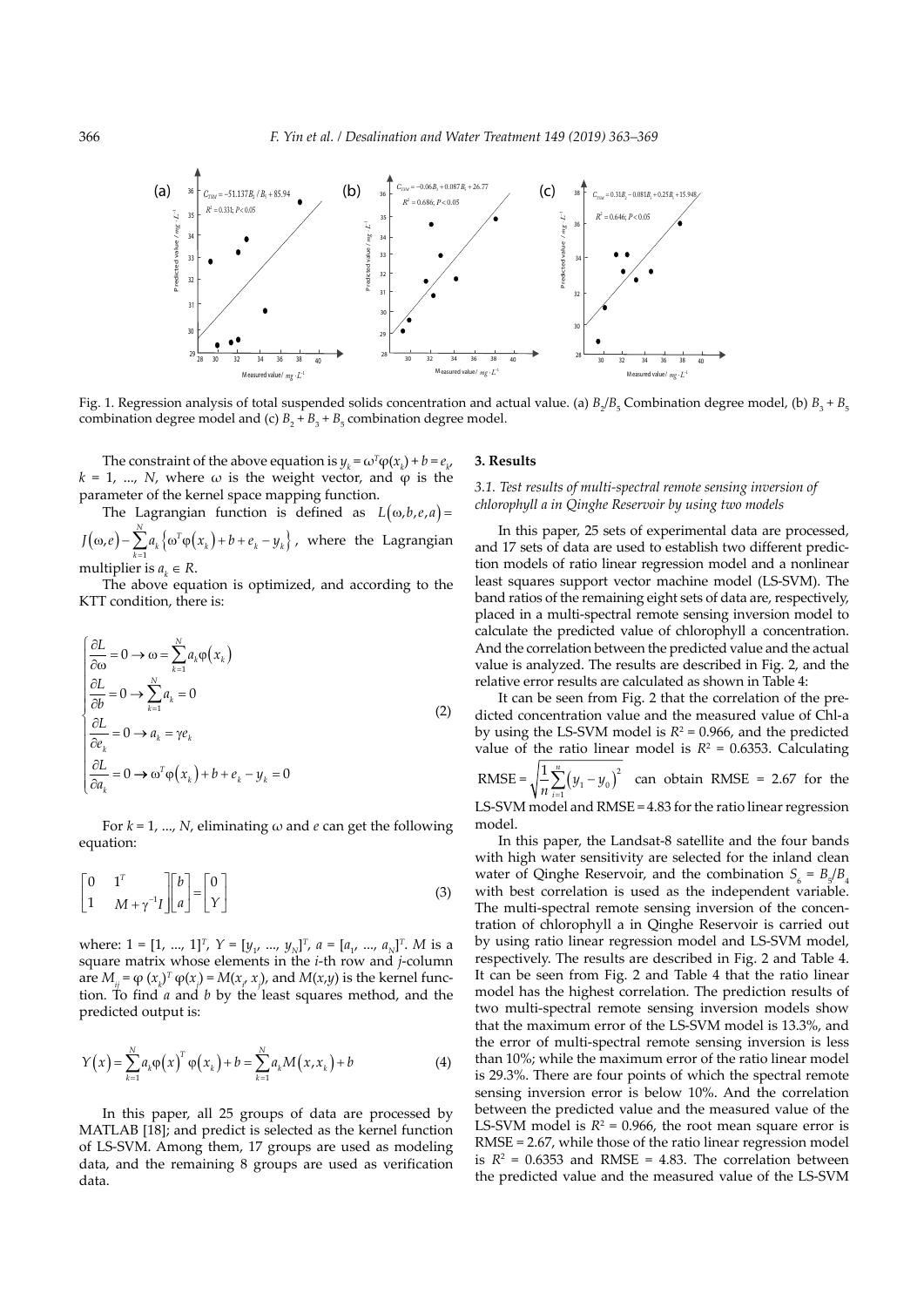

Fig. 2. Correlation analysis between chlorophyll a concentration and actual value. (a) Prediction results of Chl-a concentration in ratio linear model and (b) prediction results of Chl-a concentration in LS-SVM model.

Table 4 Relative error between measured and predicted values of chlorophyll a concentration in samples

| CHI-a measured concentration/( $\mu$ g L <sup>-1</sup> ) | Ratio linear regression model |                        | LS-SVM model               |                        |
|----------------------------------------------------------|-------------------------------|------------------------|----------------------------|------------------------|
|                                                          | Forecast/ $(\mu g L^{-1})$    | Relative error/ $(\%)$ | Forecast/ $(\mu g L^{-1})$ | Relative error/ $(\%)$ |
| 16.4                                                     | 21.2                          | 29.3                   | 18.1                       | 10.4                   |
| 19.6                                                     | 21.9                          | 11.7                   | 20.4                       | 4.08                   |
| 28.5                                                     | 20.3                          | 28.8                   | 24.7                       | 13.3                   |
| 27.1                                                     | 30.8                          | 13.7                   | 25.9                       | 4.42                   |
| 26.5                                                     | 32.1                          | 21.1                   | 26.6                       | 0.38                   |
| 36.7                                                     | 33.8                          | 7.90                   | 33.9                       | 7.63                   |
| 36.8                                                     | 35.2                          | 4.35                   | 35.0                       | 4.89                   |
| 40.4                                                     | 34.5                          | 14.6                   | 35.3                       | 12.6                   |

model is larger than that of the ratio linear regression model, and the root mean square error is smaller than the ratio linear regression model. Therefore, the prediction effect of the LS-SVM model is better.

Based on this, the LS-SVM model is used to perform multi-spectral remote sensing inversion of the concentration of chlorophyll a in Qinghe Reservoir on June 23, 2015. The concentration distribution is shown in Fig. 3.

It can be clearly seen from Fig. 3 that most of the concentration of chlorophyll a in the Qinghe Reservoir is 15–45 μg  $L^{-1}$ , and the concentration of chlorophyll a between  $45$  and  $75 \mu g$  L<sup>-1</sup> is mainly distributed at the edge of the reservoir area. The growth conditions of algae in the edge part of the reservoir area are better than those in the middle part of the reservoir area, and the concentration of chlorophyll a is higher. Because the multi-spectral remote sensing inversion time is June 23, 2015, June is the relatively dry season of Tieling, with less precipitation, which is the most vigorous growth season of algae. Therefore, the concentration of chlorophyll a in the multi-spectral remote sensing inversion of Qinghe Reservoir is relatively high.

# *3.2. Test results of multi-spectral remote sensing inversion of suspended matter in Qinghe Reservoir by two models*

In this paper, all single-band and concentration of suspended solids of Landsat-8 is carried out the correlation analysis, and the bands with high correlation obtained areas



Fig. 3. Distribution of chlorophyll a concentration in Qinghe Reservoir in June 23, 2015.

 $B$ <sub>2</sub>,  $B$ <sub>3</sub>,  $B$ <sub>5</sub>. The single-band model is established to predict the concentration of suspended solids in Qinghe Reservoir. The decision coefficient is  $R^2 = 0.51$ ,  $R^2 = 0.399$  and  $R^2 = 0.505$ , respectively, as shown in Fig. 4:

In Fig. 4, the average relative error of the single-band model for predicting the concentration of suspended solids in Qinghe Reservoir is 5.29%, 6.52% and 4.86%, respectively. Therefore, the model established by using the single-band as an independent variable has a lower decision coefficient and a larger relative error, and which is not suitable for the prediction of concentration of suspended solids in Qinghe Reservoir. In this paper, the ratio linear regression model and the nonlinear LS-SVM model are used to establish the multi-spectral remote sensing inversion of the concentration of suspended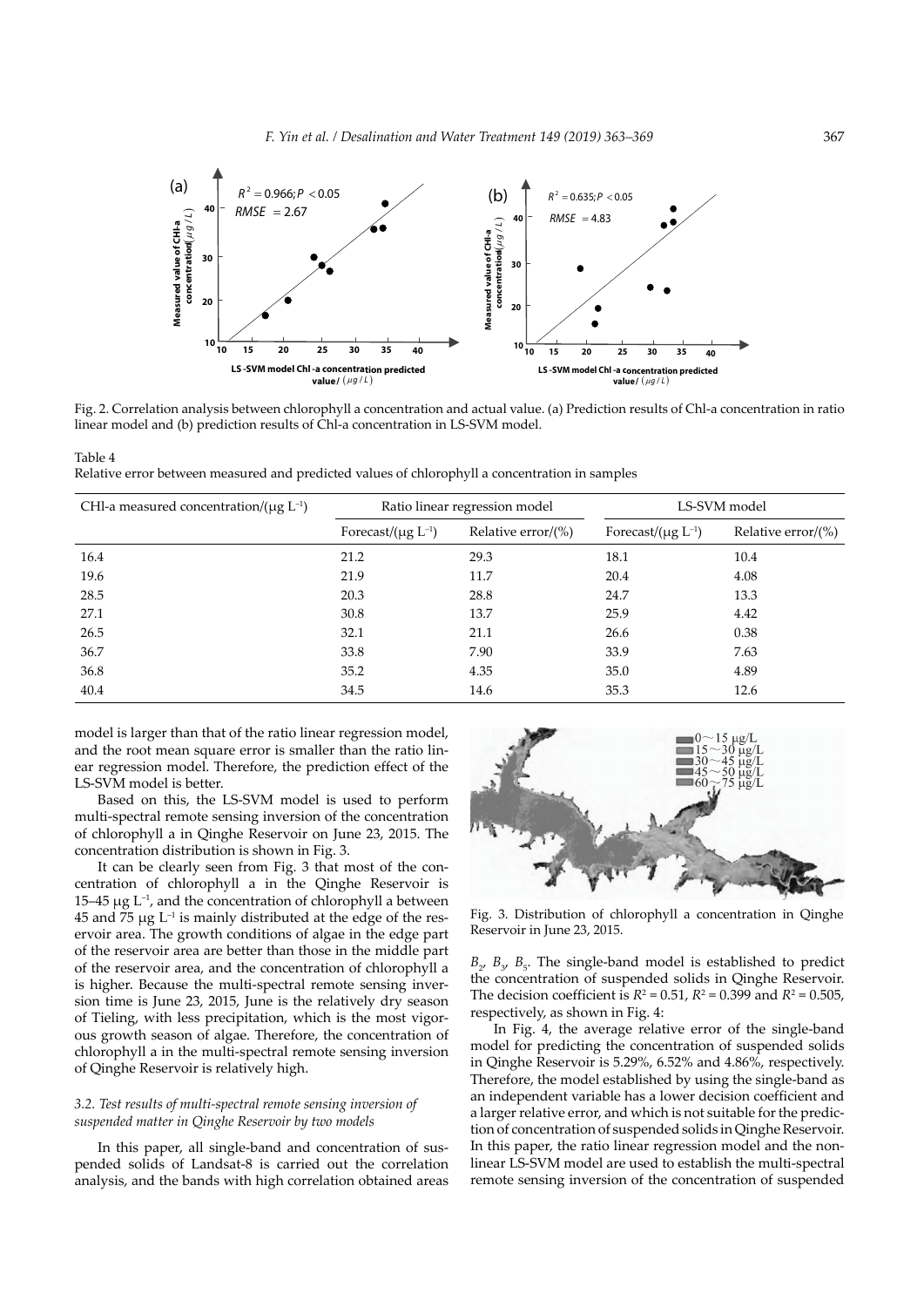

Fig. 4. Regression analysis of predicted and measured values of total suspended solids in LS-SVM model.

solids in Qinghe Reservoir with the band combination of  $B_{2}$ ,  $B_{3}$ ,  $B_{5}$  band as the independent variable. In the ratio linear regression model, model  $C_{TSM} = 0.06B_3 + 0.087B_5 + 26.77$  with  $B_{3}$ ,  $B_{5}$  as the independent variable has the largest decision coefficient,  $R^2$  = 0.686, and the average relative error is 3.25%, because of  $C_{TSM} = 0.1B_2 - 0.081B_3 + 0.025B_5 + 15.948$  with  $B_{2}$ ,  $B_{3}$ ,  $B<sub>5</sub>$  as the independent variable and  $C<sub>TSM</sub> = -51.137B<sub>2</sub>/B<sub>5</sub> + 85.94$ with  $B_2/B_5$  as the independent variable. Taking  $B_2$ ,  $B_3$ ,  $B_5$  as the independent variable and the measured concentration of suspended solid as the dependent variable, the established LS-SVM model can determine the decision coefficient of suspended solids in Qinghe Reservoir by *R*<sup>2</sup> = 0.88, *P* < 0.05, and the average relative error is 3.16%. Therefore, the prediction effect of LS-SVM model is much better than that of the ratio linear regression model.

Based on this, the LS-SVM model is used to perform multi-spectral remote sensing inversion of the concentration of suspended solids in Qinghe Reservoir on June 23, 2015. The concentration distribution is described in Fig. 5:

Under normal conditions, the concentration of suspended solids within 25 mg  $L^{-1}$  in water is not harmful to freshwater fish, and fish can be allowed to grow within



Fig. 5. Distribution of total suspended solids concentration in Qinghe Reservoir in June 23, 2015.

 $25-80$  mg L<sup>-1</sup>. As shown in Fig. 5, the concentration of suspended solids in Qinghe Reservoir is in the range of 80 mg  $L^{-1}$ , and the area with the concentration of suspended solids in 27.1–37.6 mg L–1 accounts for most of the Qinghe Reservoir area [19]. The areas where algae and fish activities are relatively strong are mainly distributed in the central part of the reservoir area. Since the multi-spectral remote sensing inversion time is June 23, 2015, June is a relatively dry season in Tieling, precipitation is less, algae growth and fish activities are more vigorous [20]. Therefore, the multi-spectral remote sensing inversion of the concentration of suspended solids in Qinghe Reservoir is relatively higher.

# **4. Discussion**

Multi-spectral remote sensing can not only discriminate the ground object according to the difference of the shape and structure of the image but also discriminate the ground object according to the difference of the spectral characteristics and expand the information amount of remote sensing. Multi-spectral photography for aerial photography and multi-spectral scanning for terrestrial satellites can obtain remote sensing data of different spectral segments [21–24]. The images or data of the spectral segments can be processed by photographic color synthesis or computer image processing, obtaining more abundant images than conventional methods. It also provides the possibility for computer recognition and classification of feature images. In this paper, the results of monitoring the water quality by multi-spectral remote sensing technology show that compared with the linear regression model, the LS-SVM model increases the predicted and actual values of the decision coefficient  $R<sup>2</sup>$  of chlorophyll a from 0.635 to 0.966, and the root mean square error decreases from 4.83 to 2.67; the predicted and actual values of the decision coefficient  $R<sup>2</sup>$  of suspended solids increased from 0.686 to 0.88, and the average relative error decreased from 3.52% to 3.16%, indicating that the LS-SVM model can improve the multi-spectral remote sensing inversion accuracy of chlorophyll a and total concentration of suspended solids.

## **5. Conclusion**

Because the water quality parameters of remote sensing inversion are affected by many factors, the simple linear model is difficult to adapt to the complex water structure. The prediction result of the nonlinear LS-SVM model is close to the measured chlorophyll a and suspended solids concentration in Qinghe Reservoir. The correlation, the root mean square error, the determinable coefficient and the average relative error of the model are optimized to different degrees compared with those of the linear model. In this paper, multi-spectral remote sensing technology is used to monitor chlorophyll a and suspended solids in Qinghe Reservoir, which provided reference for remote sensing inversion of inland clean water.

### **References**

[1] E.T. Harvey, S. Kratzer, P. Philipson, Satellite-based water quality monitoring for improved spatial and temporal retrieval